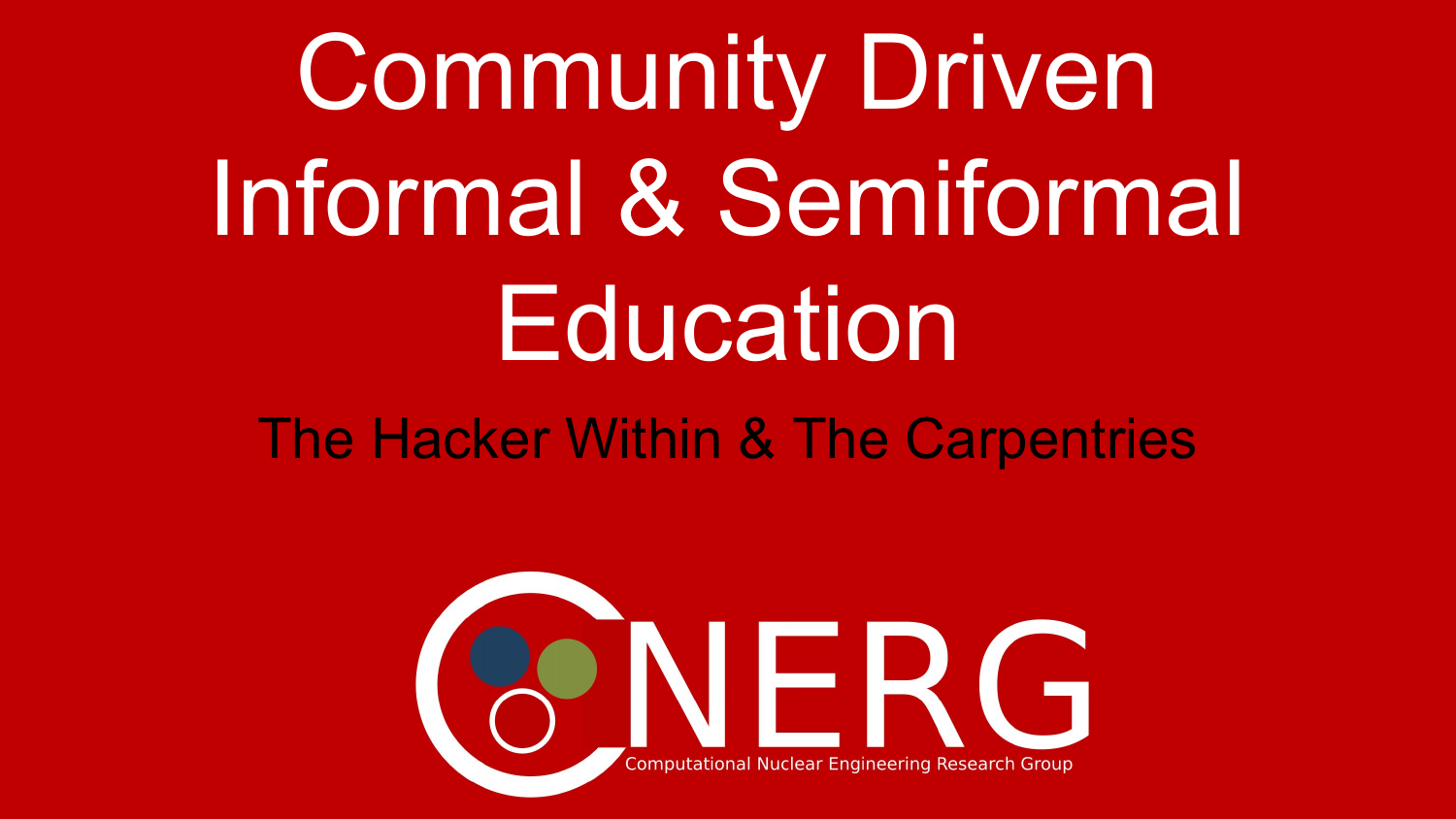#### **Motivation**



- Develop a community and culture around compute-based scholarship that supports:
	- Quality
	- Reproducibility
- Respond to immediate interests and needs of community members
- Establish a baseline competency among a broad community of scholars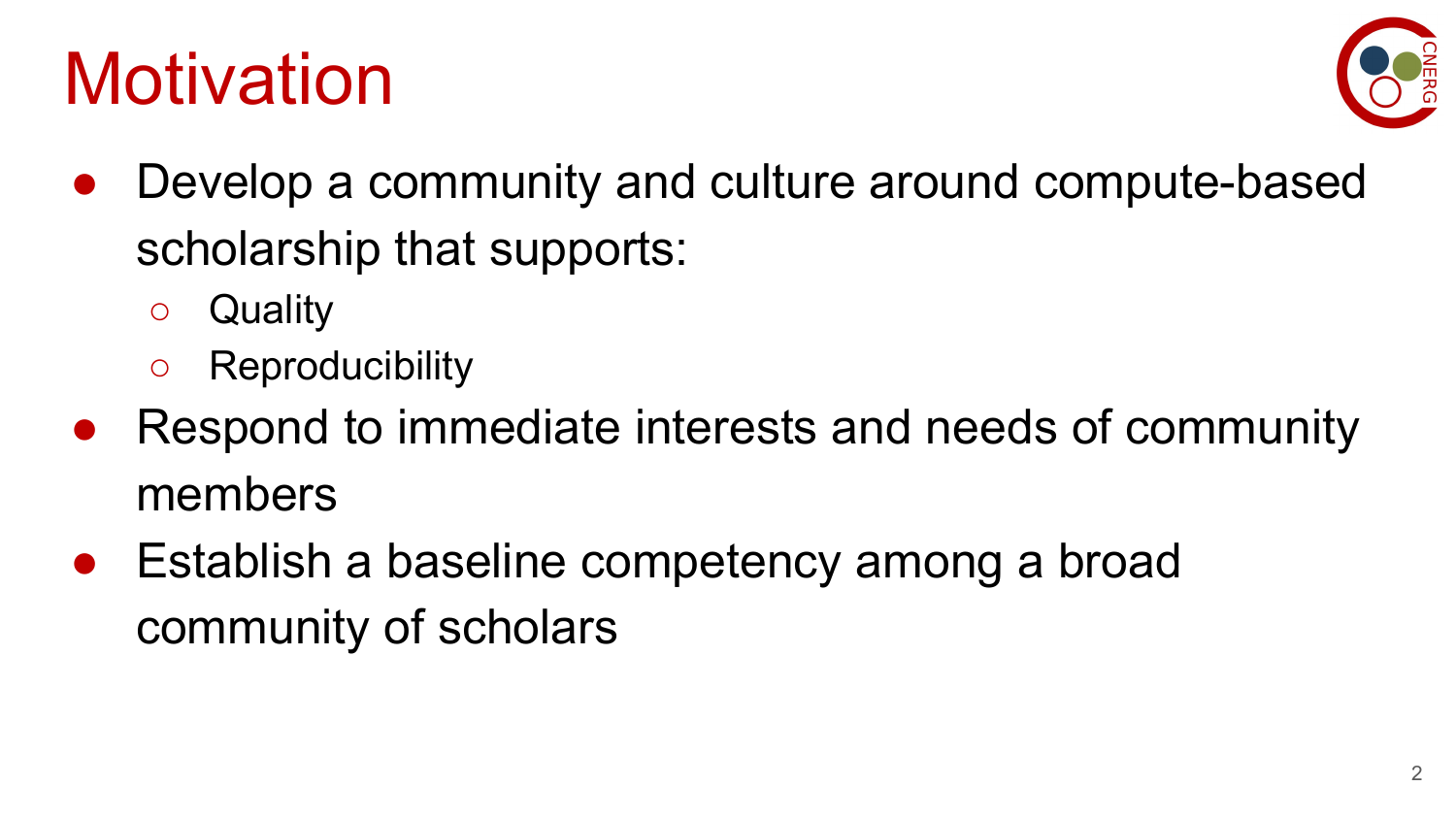#### The Hacker Within

- **Student organization**
- Regular meetings to share skills and best practices in scientific computing
- **Peers at all levels share** topics of their choice
- Began at UW-Madison



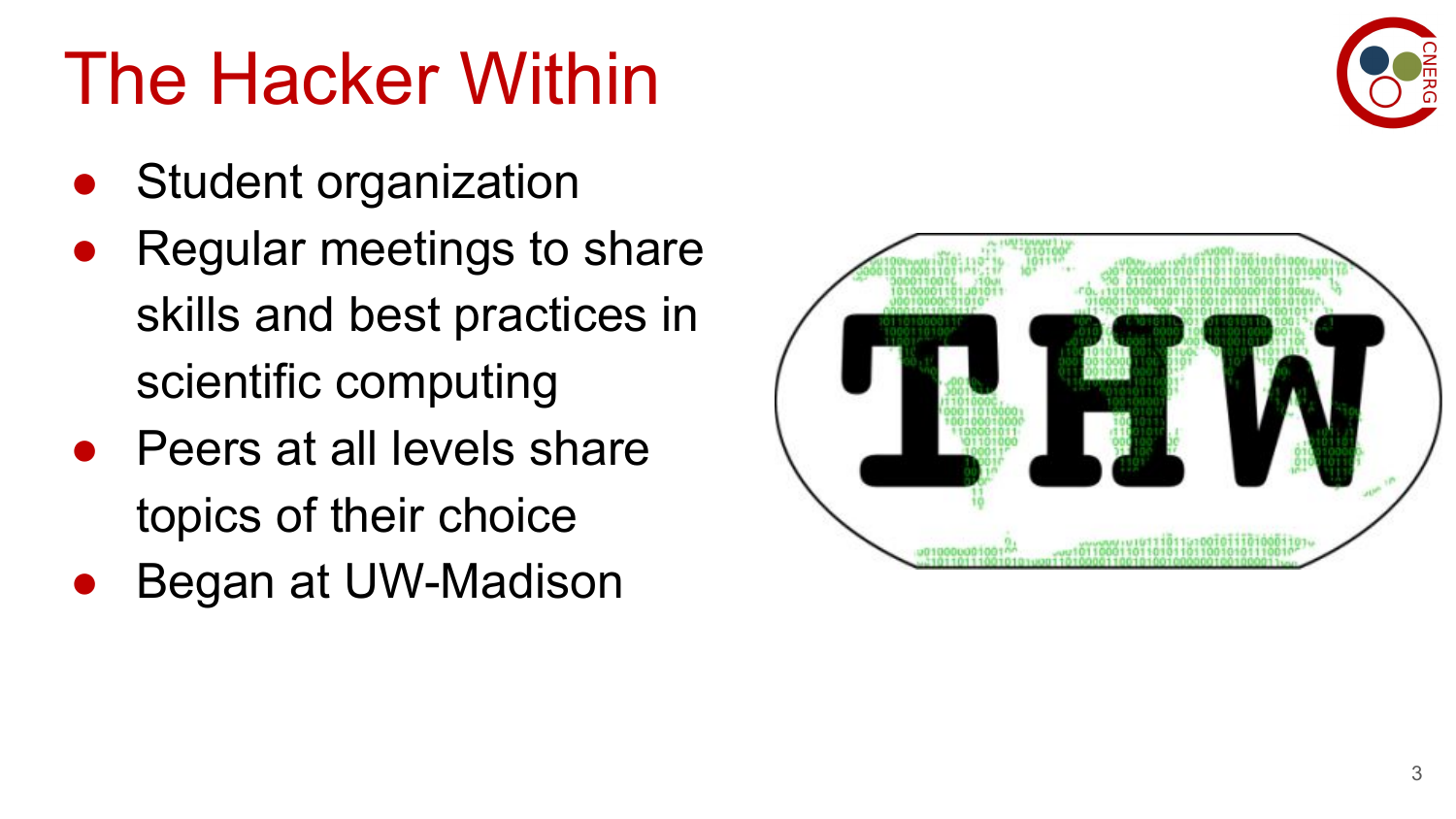

Teaching Basic Lab Skills for Research Computing



Building Communities Teaching Universal Data **Literacy**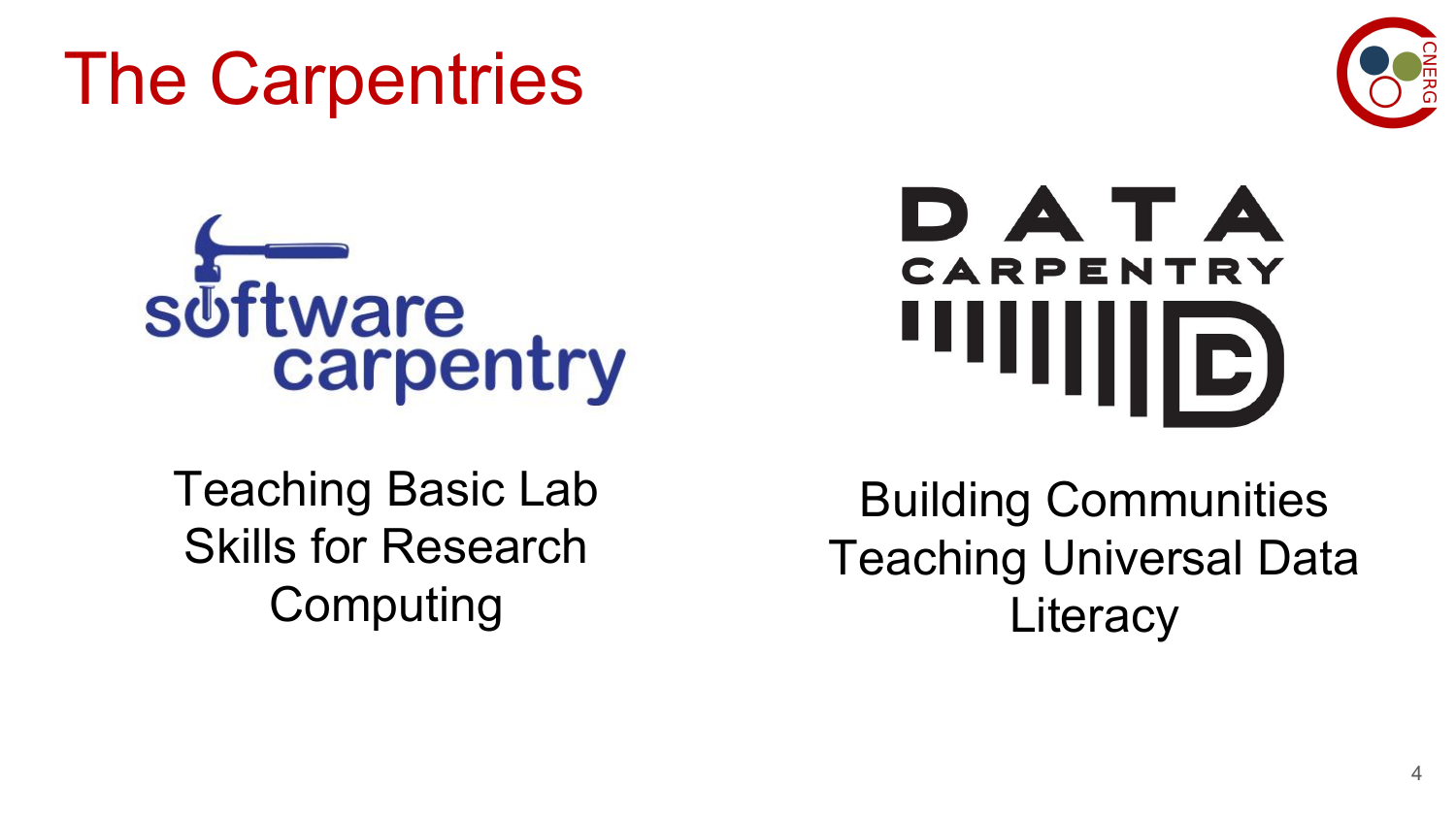# The Carpentries (global)



- Coordination of two-day workshops
	- SWC: Over 500 workshops & 16,000 learners since 11/11
- Collaborative lesson development
	- 10 SWC lessons and 13 DC lessons
- Instructor training
	- combines literature in education with topical content
- Over 450 instructors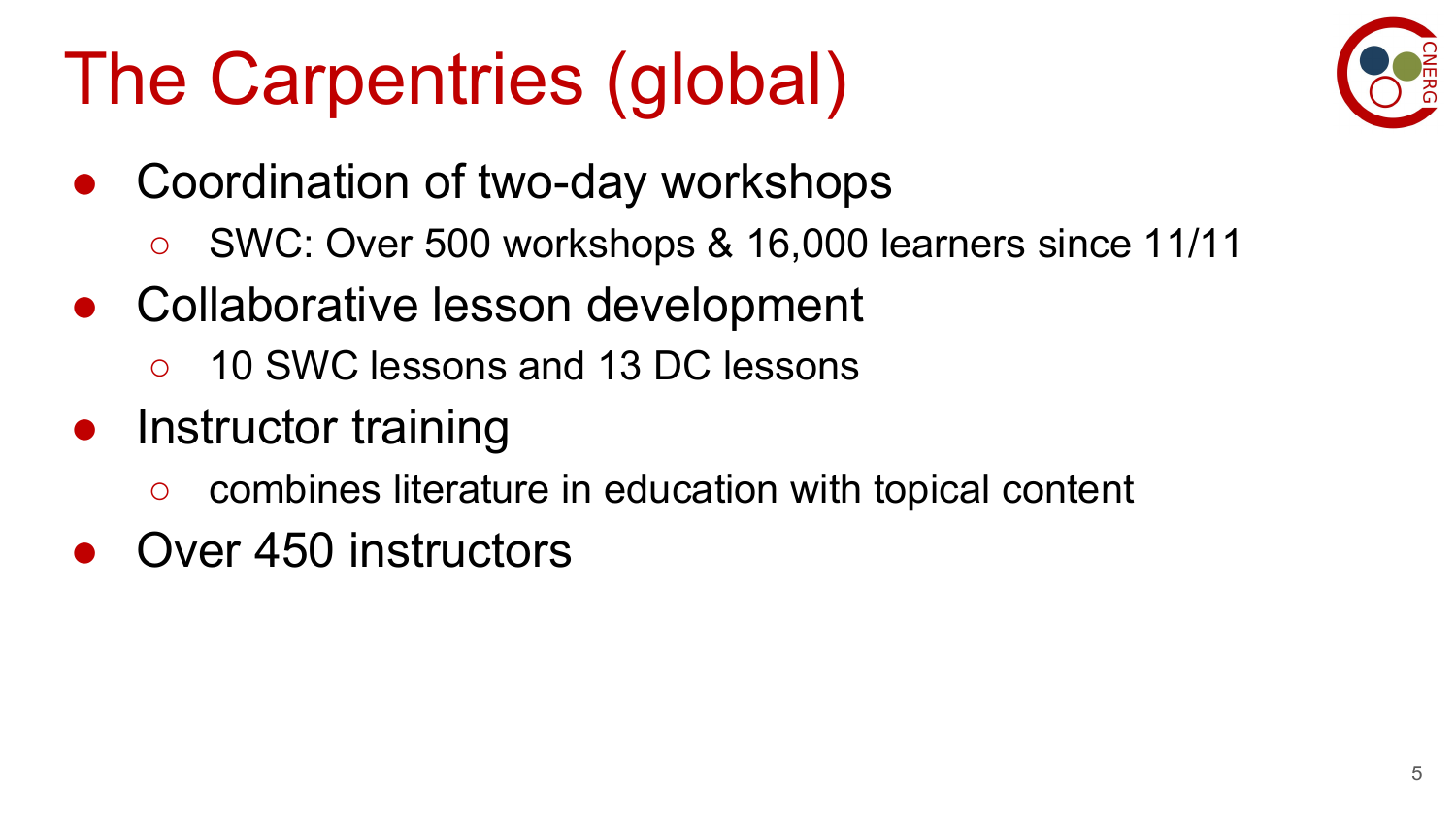# The Carpentries (local)

- History of leadership in Software Carpentry
	- First "modern" workshop organized by UW Hacker Within
	- First lessons based on that content (for many years)
	- Platinum partner
	- UW staff (Koch) currently serves on steering committee
- Up to 3 workshops in each Carpentry per year
	- SWC since 2013, DC since 2016
- Vibrant community of instructors
	- $\circ$  9 ± 1 certified instructors, 29 community members
	- Self-organized
	- Succession: learners -> helpers -> instructors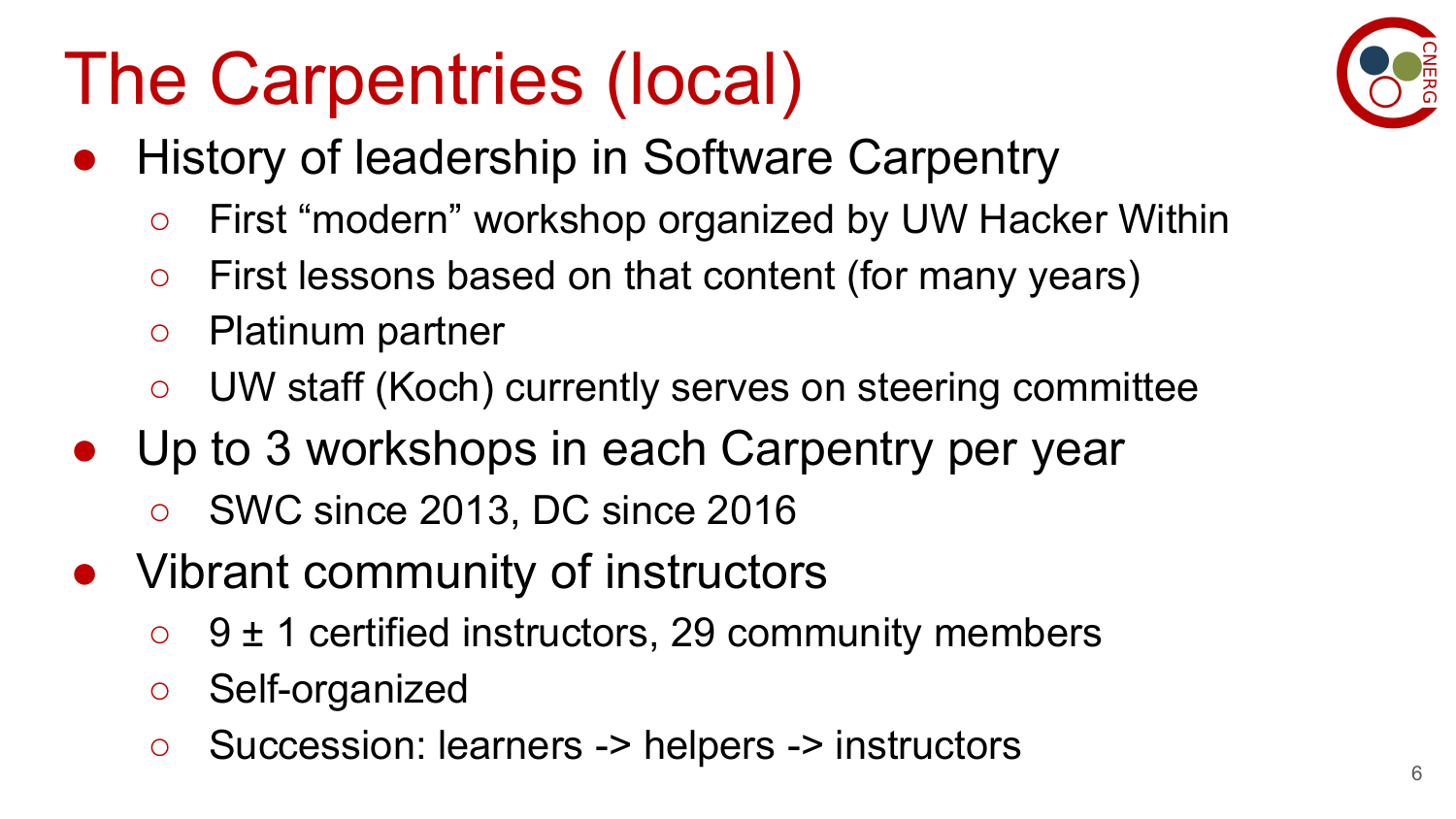### Other Communities



- Opportunities exist to foster communities around specific topics
	- Individual software packages
	- Specific modes of analysis or computation

Must be self-perpetuating but may require assistance in forming